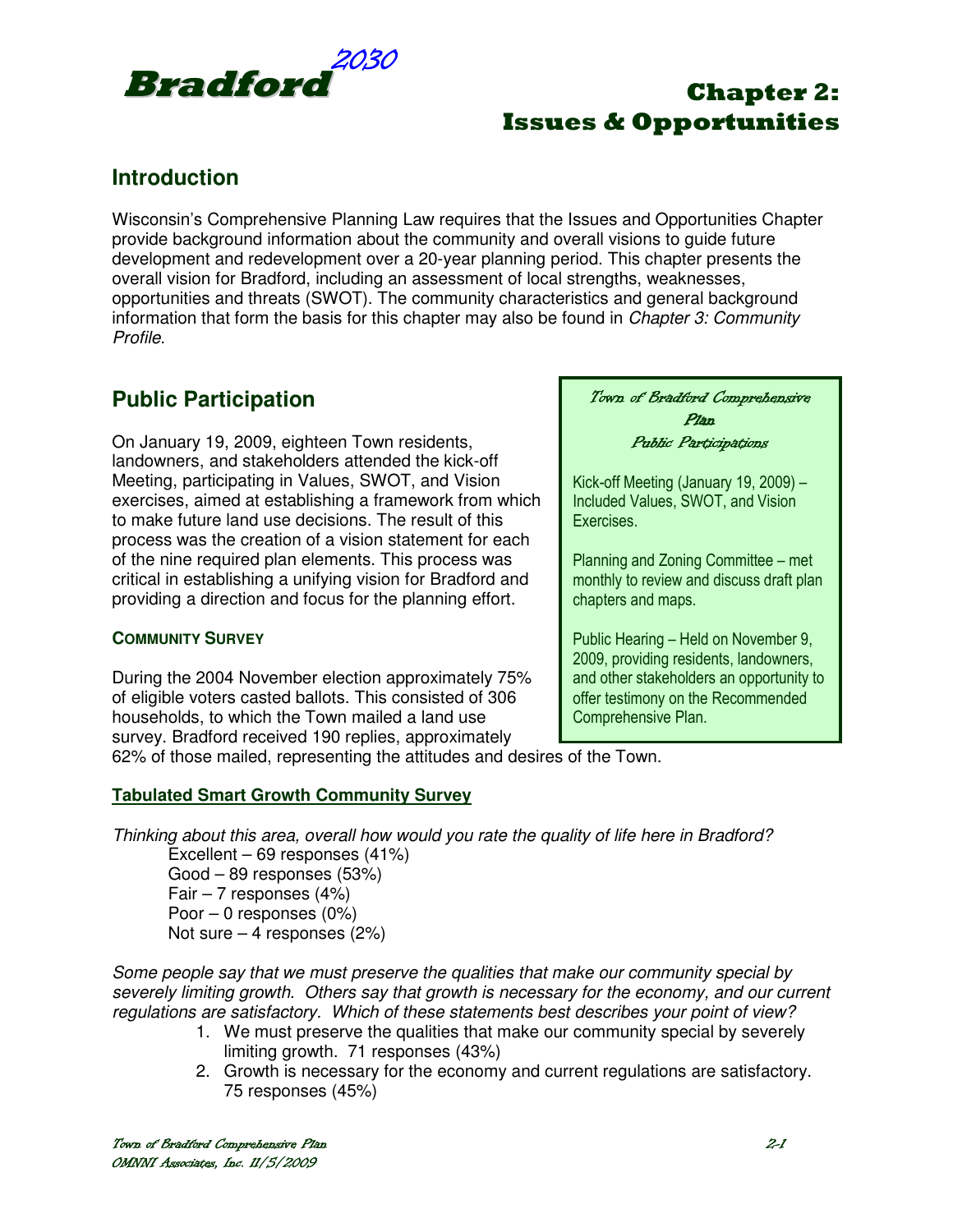

#### 3. I have no opinion one way or another. 21 responses (12%)

Please place an X in the appropriate column following each service/facility to indicate your level of satisfaction with the following Town services or facilities.

| <b>Town Service Facility</b>      | <b>Very</b><br><b>Satisfied</b> | Somewhat<br><b>Satisfied</b> | <b>Neither</b><br><b>Satisfied or</b><br><b>Unsatisfied</b> | <b>Somewhat</b><br><b>Unsatisfied</b> | <b>Very</b><br><b>Unsatisfied</b> |
|-----------------------------------|---------------------------------|------------------------------|-------------------------------------------------------------|---------------------------------------|-----------------------------------|
| <b>Ambulance</b>                  | 93 (51%)                        | 31 $(17%)$                   | 52 (29%)                                                    | 4(2%)                                 | $1(1\%)$                          |
| <b>Fire Protection</b>            | 90(51%)                         | 34 (19%)                     | 44 (25%)                                                    | 6(4%)                                 | 1(1%)                             |
| <b>Safety</b>                     | 84 (46%)                        | 45 $(25%)$                   | 42 $(23%)$                                                  | 9(5%)                                 | 1(1%)                             |
| <b>Snow Removal</b>               | 60(34%)                         | 56 (32%)                     | 12(7%)                                                      | 37 $(21%)$                            | $10(6\%)$                         |
| <b>Road Maintenance</b>           | 46(25%)                         | 56 (31%)                     | 24 (13%)                                                    | 38 (22%)                              | 17(9%)                            |
| <b>Recycling Service</b>          | 66 (37%)                        | 32(18%)                      | 58 (32%)                                                    | 16(9%)                                | 7(4%)                             |
| <b>Park &amp; Rec. Facilities</b> | 65 (36%)                        | 63 (34%)                     | 47 $(26%)$                                                  | 7(3%)                                 | $1(1\%)$                          |
| <b>Town Board</b>                 | 64 (35%)                        | 60(33%)                      | 45 $(25%)$                                                  | 9(5%)                                 | 5(2%)                             |
| <b>Road Resurfacing</b>           | 41 $(21%)$                      | 50 (26%)                     | 40 $(21\%)$                                                 | 41 $(21%)$                            | $20(11\%)$                        |
| <b>Communication</b>              | 51 (27%)                        | 49 (26%)                     | 64 (34%)                                                    | $20(11\%)$                            | 6(2%)                             |

Have you requested information or assistance from Town Officials in the past year? Yes – 68 responses (38%) No – 113 responses (62%)

If you answered "yes" would you say that the Town Official listened to and/or addressed your needs?

> Yes – 62 responses (91%) No – 6 responses (9%)

If you were going to rent or buy a home, which of the following factors would have the greatest effect on your decision?

Proximity of shopping – 26 responses (9%) Proximity to work – 95 responses (32%) Proximity to schools – 44 responses (15%) Proximity to parks – 5 responses (2%) Proximity to bike paths or nature walks – 12 responses (4%) Having large yard – 75 responses (25%) None of the above – 40 responses (13%)

Would you say that excessive speed on local roads is a serious problem, a moderate problem or no problem at all?

> Serious Problem – 46 responses (25%) Moderate problem – 80 responses (43%) No problem at all – 59 responses (31%) Not sure  $-2$  responses (1%)

Overall, how would you rate the quality of the environment in Bradford? That is the air quality and the quality of our streams?

Excellent – 60 responses (33%)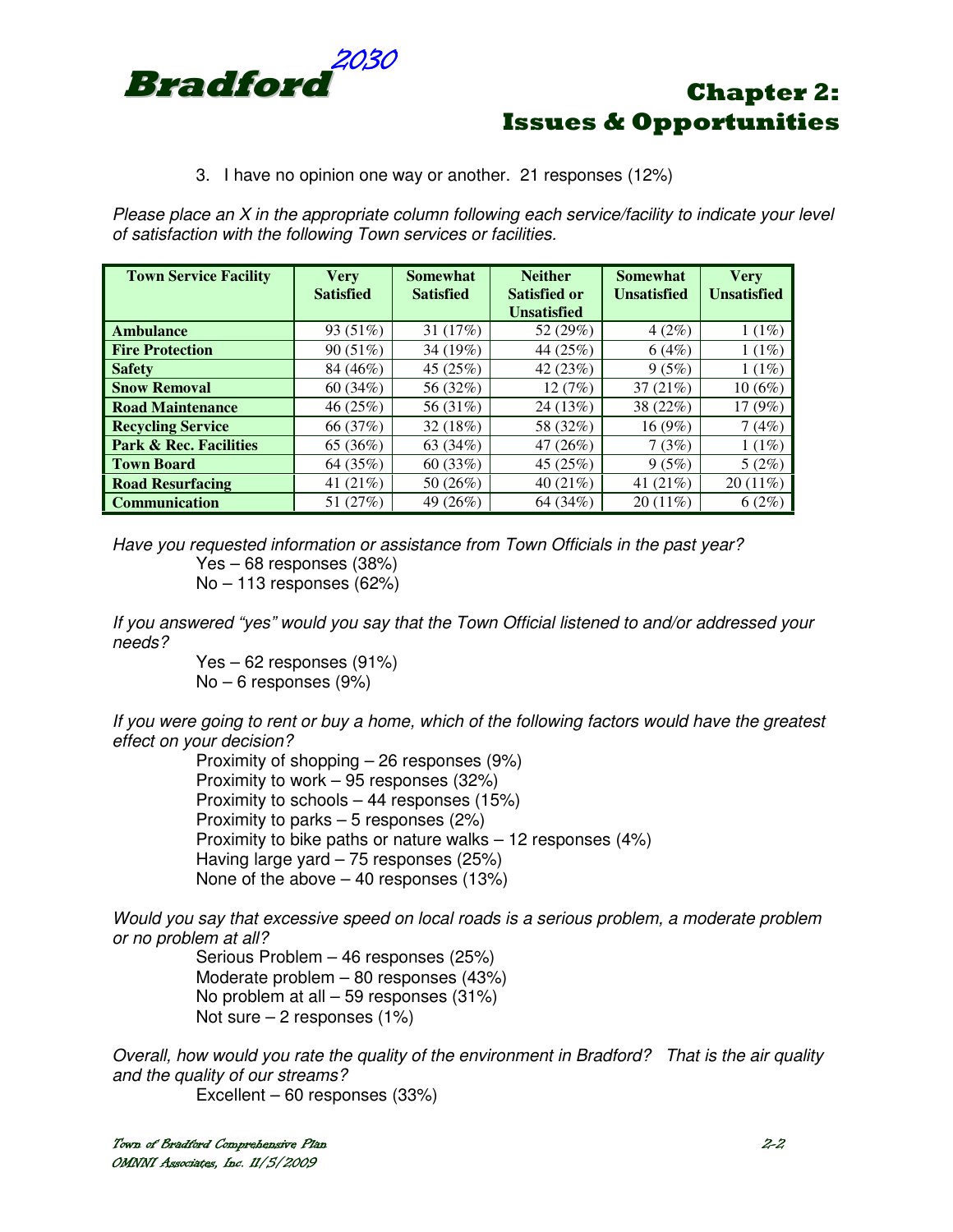

 Good – 104 responses (57%) Fair – 15 responses (8%) Poor – 4 responses (2%)

Based on what you have heard and read, how would you describe the job opportunities we have here in Bradford?

> We face serious job shortage – 36 responses (19%) We face a minor job shortage – 35 responses (18%) We have a good supply of job opportunities – 23 responses (12%) No opinion – 97 responses (51%)

How would you grade the quality of education our local public schools provide to children in our community?

> Excellent – 48 responses (26%) Good – 81 responses (45%) Average – 23 responses (13%) Below average  $-3$  responses (2%) Poor - 2 responses (1%) No opinion – 25 responses (13%)

In planning for the future, which of the following initiatives do you think would be the most important steps we should take in our area to protect or improve the quality of our natural environment here in Bradford?

Investing more in maintaining our existing parks and open spaces – 58 responses (9%) Improving local services such as trash collection and snowplowing – 9 responses (9%) Stricter water quality regulations – 27 responses (4%) Investing more in creating new parks and open spaces – 15 responses (2%) More regulations that protect agricultural land – 95 responses (14%) More neighborhood beautification projects – 18 responses (3%) Preserving existing woodlands – 111 responses (16%) Preserving wetlands – 98 responses (15%) Preserving creek corridors – 107 responses (16%) Better enforcement of existing laws and regulations – 39 responses (6%) Other – 21 responses (3%) None, our environment is fine the way it is  $-17$  responses (2%) Not sure – 10 responses (1%)

To what extent do you agree or disagree with the following statement: Town of Bradford landowners should generally be able to subdivide and sell their land for development.

 Strongly agree – 12 responses (7%) Somewhat agree – 38 responses (20%) Neither agree or disagree – 17 responses (9%) Somewhat disagree – 54 responses (30%) Strongly disagree – 62 responses (34%)

To what extent do you agree or disagree with the following statement: Town of Bradford farmers should generally not be able to subdivide and sell their land for development unless their land is planned for the development on the official Town land use plan.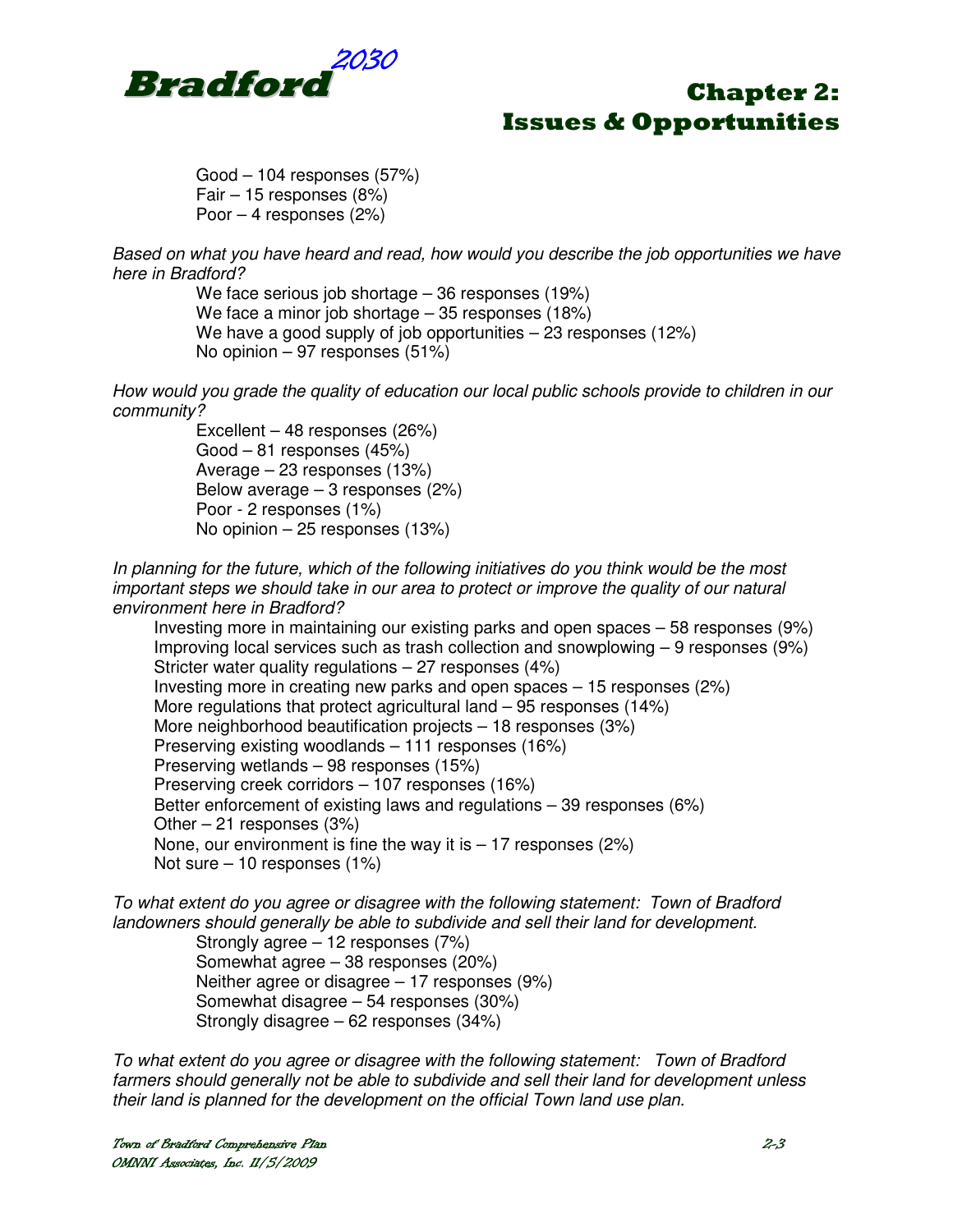

Strongly agree – 64 responses (35%) Somewhat agree – 64 responses (35%) Neither agree or disagree – 17 responses (9%) Somewhat disagree – 25 responses (14%) Strongly disagree – 13 responses (7%)

To what extent do you agree or disagree with the following statement: The Town should adopt land use regulations designed to protect non-farmed rural land from being subdivided for housing development.

Strongly agree – 73 responses (40%) Somewhat agree – 50 responses (27%) Neither agree or disagree – 17 responses (9%) Somewhat disagree – 24 responses (14%) Strongly disagree – 18 responses (10%)

Do you own or rent your place of residence? Own – 170 (92%)  $Rent - 15 (8%)$ 

How long have you lived in the Town of Bradford? Less than 1 year  $-$  4 responses (2%) 1 to 5 years  $-31$  responses (17%) 6 to 10 years – 16 responses (9%) 11 to 25 years  $-$  43 responses (24%) 26 to 40 years  $-$  43 responses (24%) 41 or more years – 43 responses (24%)

What is your age?

18 to  $29 - 8$  responses  $(4%)$  30 to 39 – 25 responses (13%) 40 to 49 – 44 responses (23%) 50 to 64 – 54 responses (29%) 65 or older – 58 responses (31%)

How many in your household are:

Birth to 5 years  $-25$  responses (6%) 6 to 12 years  $-$  41 responses (9%) 13 to 18 years  $-$  49 responses (10%) 19 to 29 years  $-$  43 responses  $(9\%)$  30 to 39 years – 49 responses (10%) 40 to 49 years – 75 responses (16%) 50 to 64 years 104 responses (22%) 65 years or older – 85 responses (18%)

Do you derive most of your family income from farming? Yes – 39 (22%) No – 136 (78%)

Town of Bradford Comprehensive Plan Comprehensive  $2-4$ OMNNI Associates, Inc. 11/5/2009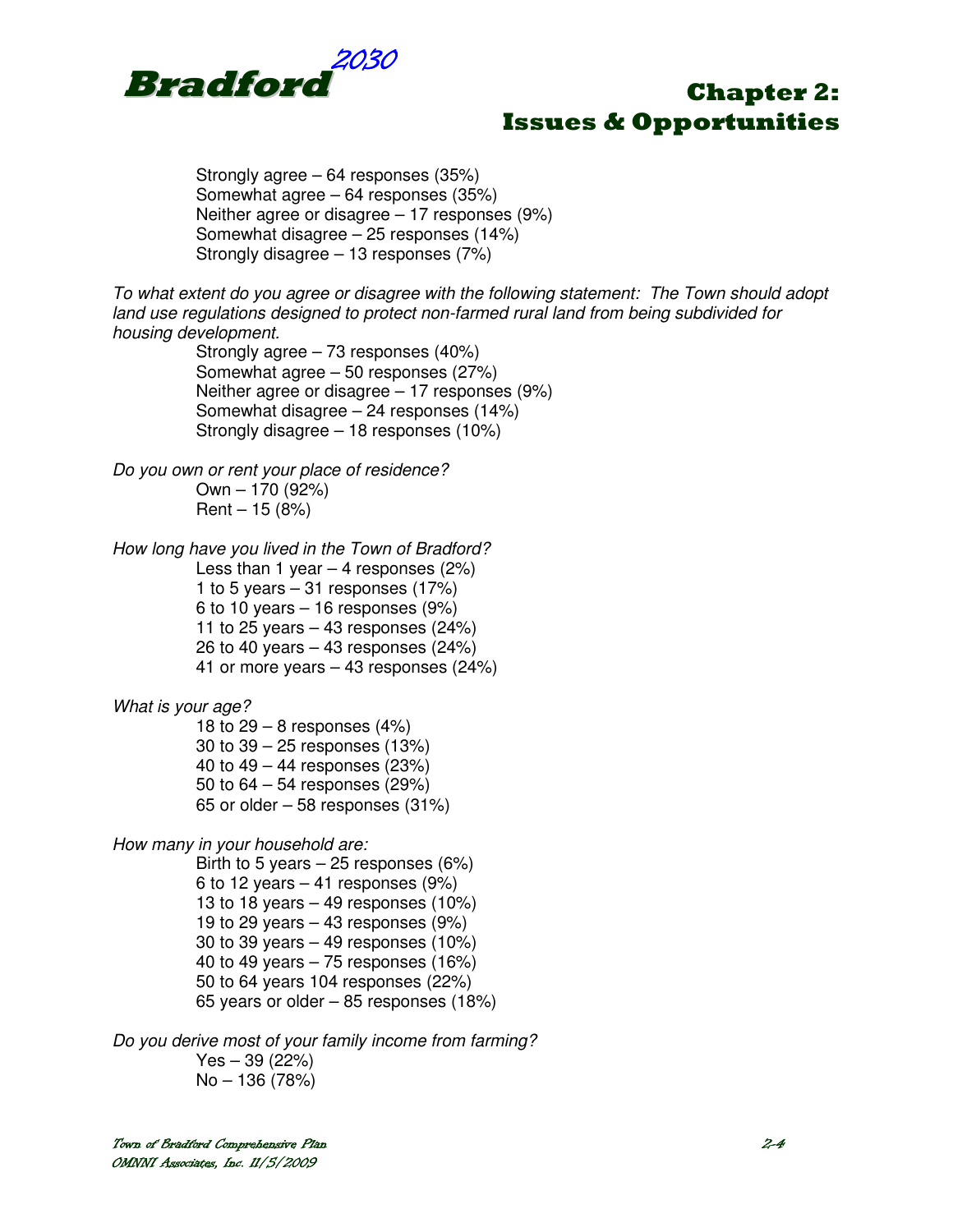

### **VALUES EXERCISE**

During the Kick-Off Meeting, participants were asked to identify the values that influence people to remain, take pride in, and become actively involved in the community. These value statements will help provide a direction for implementation of the Town of Bradford Comprehensive Plan. Furthermore, these values clearly indicate that residents share a strong sense of community identity and pride that is closely associated with the rural character and natural areas that make Bradford a desirable place to live. The numbers in parenthesis indicate the occurrence of the specific comments.

### **VALUES EXERCISE RESULTS**

*Why is Bradford special to you?*

- Rural community (9)
- Open space and quiet (5)
- **Proximity to Metro Areas (2)**
- Good Agricultural land (2)
- Good quality soil (2)
- Low crime rate (2)
- Born and raised here (3)
- Good road system (2)
- Schools (7)
- Police
- Fire protection  $(2)$
- **Job opportunities**
- Shopping centers close by (2)
- Good markets for farm products
- Good friends and neighbors/community (10)
- $\blacksquare$  Parks (3)
- Creek
- **-** Agricultural support Madison, Platteville schools
- **Competitive**
- **Supply of experienced Agricultural** workers
- **Organizations**
- Recreational areas
- $\blacksquare$  Family (7)
- Natural beauty and resources (4)
- Protection of rural community  $(4)$
- $\blacksquare$  Church (2)
- Golf course
- **Local government**
- **Homes**
- Housing and development plan
- Opportunity of business and development

### **SWOT EXERCISE** (STRENGTHS, WEAKNESSES, OPPORTUNITIES, THREATS)

A SWOT is a planning exercise that encourages participants to think about and evaluate their community in its current state by identifying strengths, weaknesses, opportunities, and threats. The objective of the exercise was to determine how residents, business owners, landowners, and officials viewed various aspects of the Town. Each person was asked to identify the various strengths, weaknesses, opportunities, and threats in the community from their own perspective. The list appearing below and on the following pages summarizes the individual responses gathered during the SWOT Exercise. The numbers appearing in parentheses following the response indicate the number of individuals who identified that particular issue as a SWOT. The information gather during the exercise will be used in the development of the Comprehensive Plan and in the creation of the Future Land Use maps.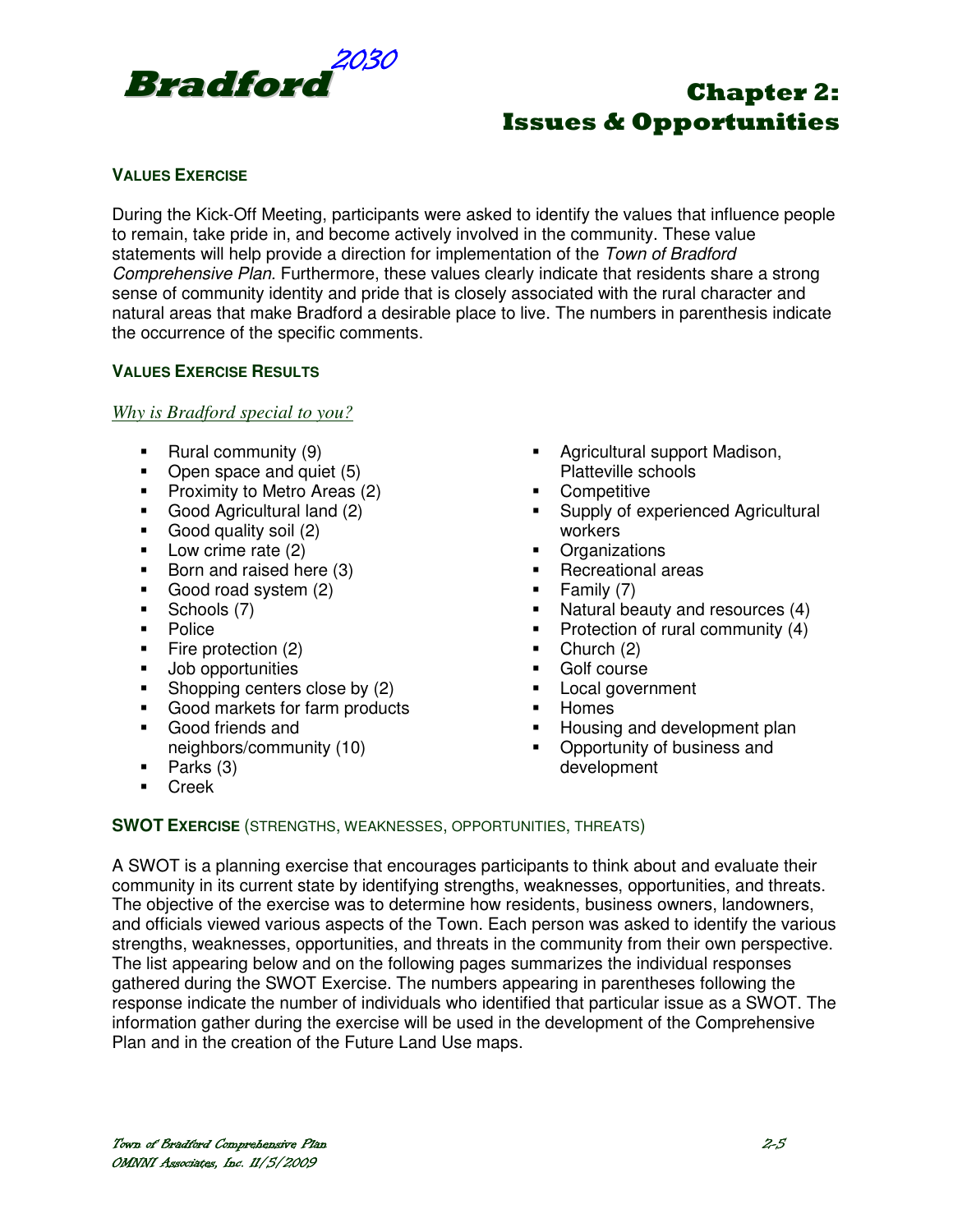

### **SWOT RESULTS**

#### **Strengths**

- **Local government (7)**
- Rural Community (7)
- Fire Dept and EMS (6)
- $\blacksquare$  People  $(6)$
- **Schools (5)**
- $\blacksquare$  Farmland (4)
- $\blacksquare$  Parks (3)
- **Rural area not far from Metro areas** (3)
- Agricultural preservation, agriculturebased (3)
- Scenic, natural beauty (3)
- Railroad (2)
- **-** Roads
- **Strong agricultural economy**
- Close to farm equipment dealers, suppliers
- Close market for grain
- Close to goods and services
- **Prime Agricultural soil**
- **EXECOMPETE COMPETE COMPETER COMPETER**
- **Ample supply of Ag support** business, suppliers and experienced workers
- **Marketing options for Agricultural** product

### Weaknesses

- Roads and bridges (13)
- **Lack of funds (7)**
- $\blacksquare$  Planning (4)
- No grocery store (2)
- **Limited public transportation (2)**
- **Government rid itself of small town,** behind closed doors decision making (2)
- Accountability to tax payers
- **Lack of industry**
- Good 'ol boy favor system
- No close airport for larger planes
- **Growth without proper zoning or** services
- **Lack of employment opportunity**

Town of Bradford Comprehensive Plan Comprehensive Plan Company Company Company Company Company Company Company OMNNI Associates, Inc. 11/5/2009

- Railroad & Trucking businesses for moving Agricultural Products
- Ag research readily available for innovative farming techniques
- **Supply of experienced Agricultural** workers
- 54 miles of roads
- Town involvement
- Friendly
- **•** Wildlife
- **Turtle Creek**
- **Honest and hardworking people**
- Nice housing for people outside the township
- **Safe for kids**
- **Highway system**
- **-** Antique store
- **Golf course**
- Grain elevator<br>• Post office
- Post office
- **Snowmobile trails**
- Agricultural families
- **Preservation of wildlife, woodlands,** and waterways
- 54 miles of roads to maintain
- Pathway location for metro areas
- **Less new resident involvement**
- **Lack of gas station**
- Not having influence with DOT decisions
- Subdivisions
- Water management and conservation needs to be stricter for everyone and enforced
- Current rules should apply to everyone
- Residents not showing interest until problem arise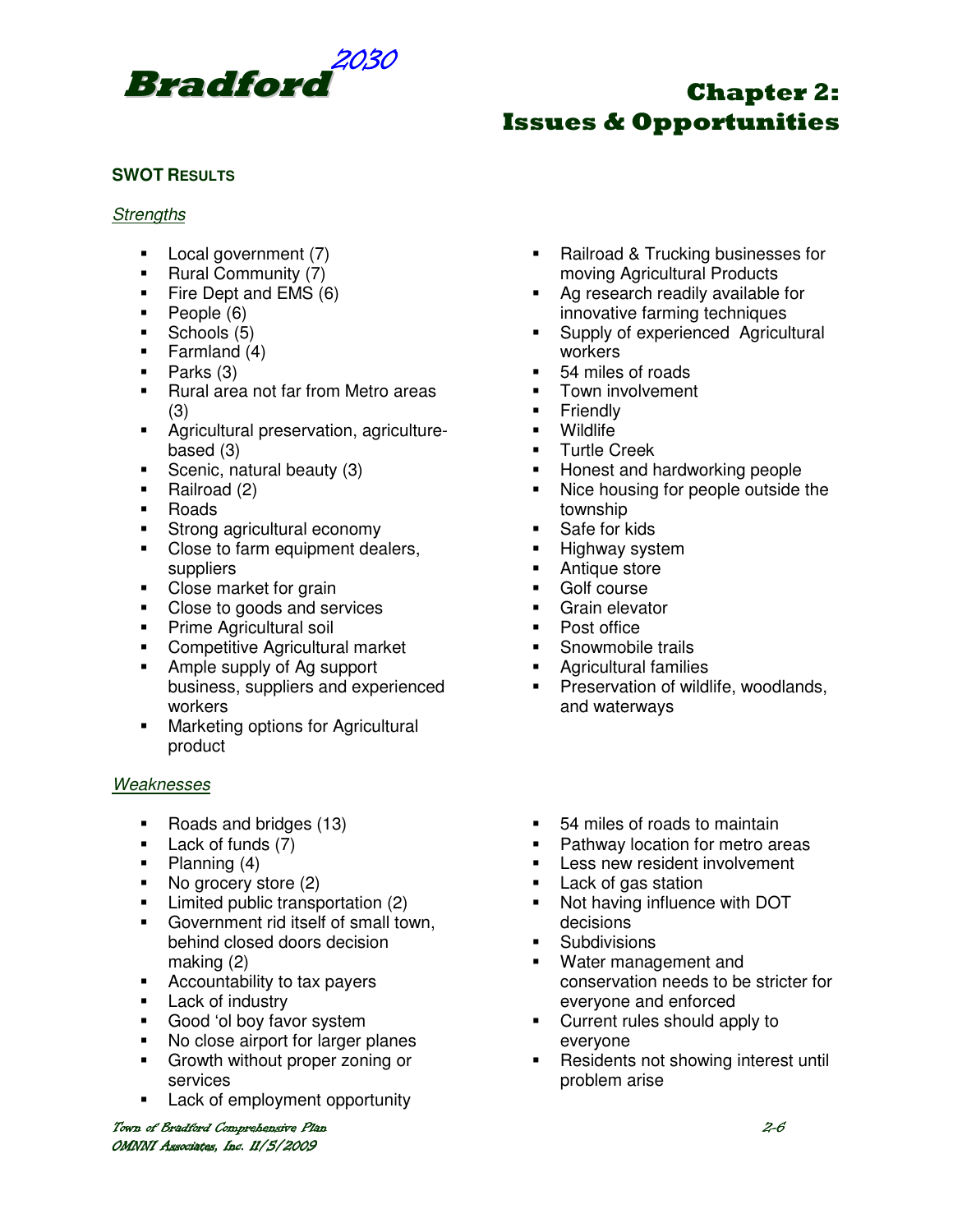

- **Lack of shopping facilities for Hwy** 14
- **Loss of small businesses**

### **Opportunities**

- **Expansion of Agricultural businesses** (5)
- Good place to raise a family (4)
- Existing land for farming  $(4)$
- Nice place for commuters to live (2)
- **•** Maintaining grain mill/elevators
- **Renewable energy sources**
- $-Hwy 14$
- Better planning on how money in Bradford is spent
- **Maintaining roads a priority**
- **Freedom**
- **Endless opportunities for small** business
- Safe
- **Agricultural network to** accommodate the future needs of society
- **Some Commercial development**
- **Scattered housing**

### **Threats**

- **Example 1** Losing good land to a new highway (13)
- **Loss of housing (2)**
- **Subdivisions (2)**
- **Uncontrolled and unplanned housing** development (3)
- **Encroachment of boundaries by** expanding nearby communities
- **Funding for Roads**
- **Possible sewer problems**
- **Creek corridor**
- **Trailer park**
- **Lack of people for Fire Dept and** EMS
- High density

# Chapter 2: Issues & Opportunities

- Runoff control
- Pressure on EMT services
- Open spaces
- Utilize volunteers to maintain roadsides and parks to ensure a safe place to live and raise a family
- Increase tax base by planning and development, management of land that is being farmed by environmental correct standards and conservation procedures that will enable the township to remain a productive farming community.
- Offer permanent farmers market
- In-home businesses
- **Expansion of ethanol and alternative** energy sources
- **Variety of taxpayers and businesses**
- Direct marketing and more specialty marketing
- Smart growth
- Government without economic or social values
- Lack of communication and understanding of town residents, a need to give back to the community
- Urban sprawl
- **Development of good agricultural** land
- Becoming a "bedroom" community
- Bad economy
- Non-agricultural, uninformed taxpayers not understanding agricultural needs
- Poor roads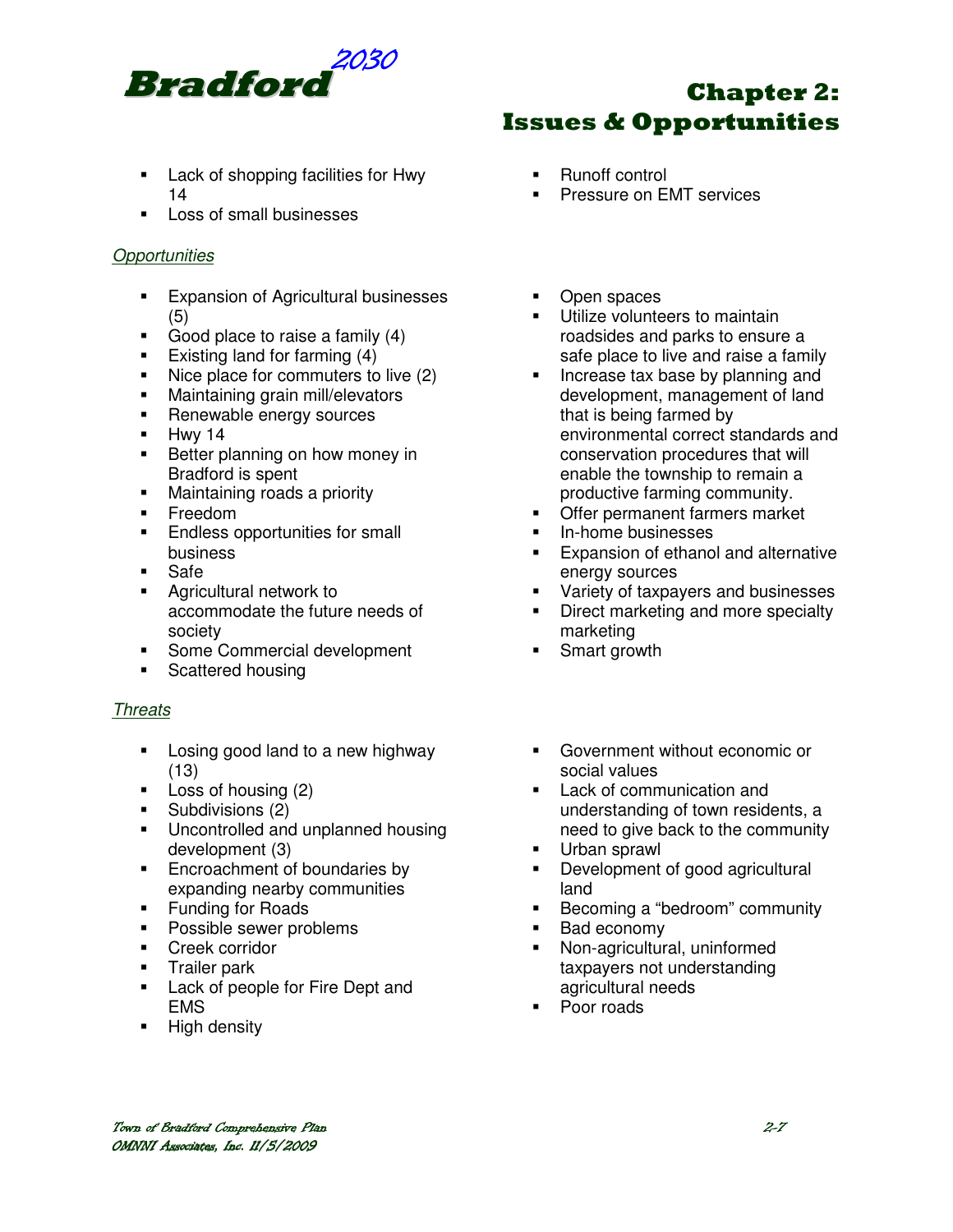

### **VISION EXERCISE**

During the second half of the Kick-off Meeting, attendees participated in a visioning exercise aimed at generating ideas regarding the ideal future for the Town. Participants were asked to complete a series of sentences related to various land uses in the community as if it were the year 2030. These responses, like those compiled during the SWOT exercise, will be used to guide the development of the draft Comprehensive Plan. Below and on the following pages you will find a complete inventory of Vision Exercise responses. The number to the right indicates the number multiple responses.

### **VISION EXERCISE RESULTS**

### Residents of the Town of Bradford take great pride in …

- **Rural Culture/Community (8)**
- $\blacksquare$  Farmland (4)
- $\blacksquare$  School (4)
- Protecting the farm land  $(4)$
- $\blacksquare$  Parks (3)
- $\blacksquare$  Single family (2)
- **Open farm land with Clustered** development
- **-** Helpful friendly Neighbors
- **Turtle Creek**
- Self-sufficient life style of residents
- Roadsides
- **Safe well kept Roads**
- Safe living
- **-** Quality of life
- **Local government**
- **Family oriented**
- Protecting each other

Well kept farmsteads

rural experience

- Controlled residential growth
- **-** Homes

**Nature** 

It is now

**Rural housing** 

**Local people working together** 

**Pride, Cleanliness and Care for** 

**Location of existing farm sites** 

### Attractive and desirable housing in Bradford can be described as…

- Controlled Growth (6)
- **Present housing maintained (5)**
- $\blacksquare$  Single family (2)
- Something for everybody
- **Low income**
- **•** Multi units
- **-** Highland
- No trailer homes
- No cheap pre-fab homes

### The transportation network in Bradford includes…

- Well kept roads (9)
- Good Rail system (5)
- $Hwys 14 & 140 (4)$
- 54 miles of Town Road (2)
- **Bike trails**
- **Hiking trails**
- **Boats on the creek**

• Continued support of roads and

**Present without overwhelming the** 

- bridges more State and Federal aid **Many adequate roads keep other**
- traffic on the interstate
- No new roads
- $-Hwy 11$
- Well maintained bridges
- **State Highways**

Town of Bradford Comprehensive Plan Comprehensive Plan Company Company Company Company Company Company Company OMNNI Associates, Inc. 11/5/2009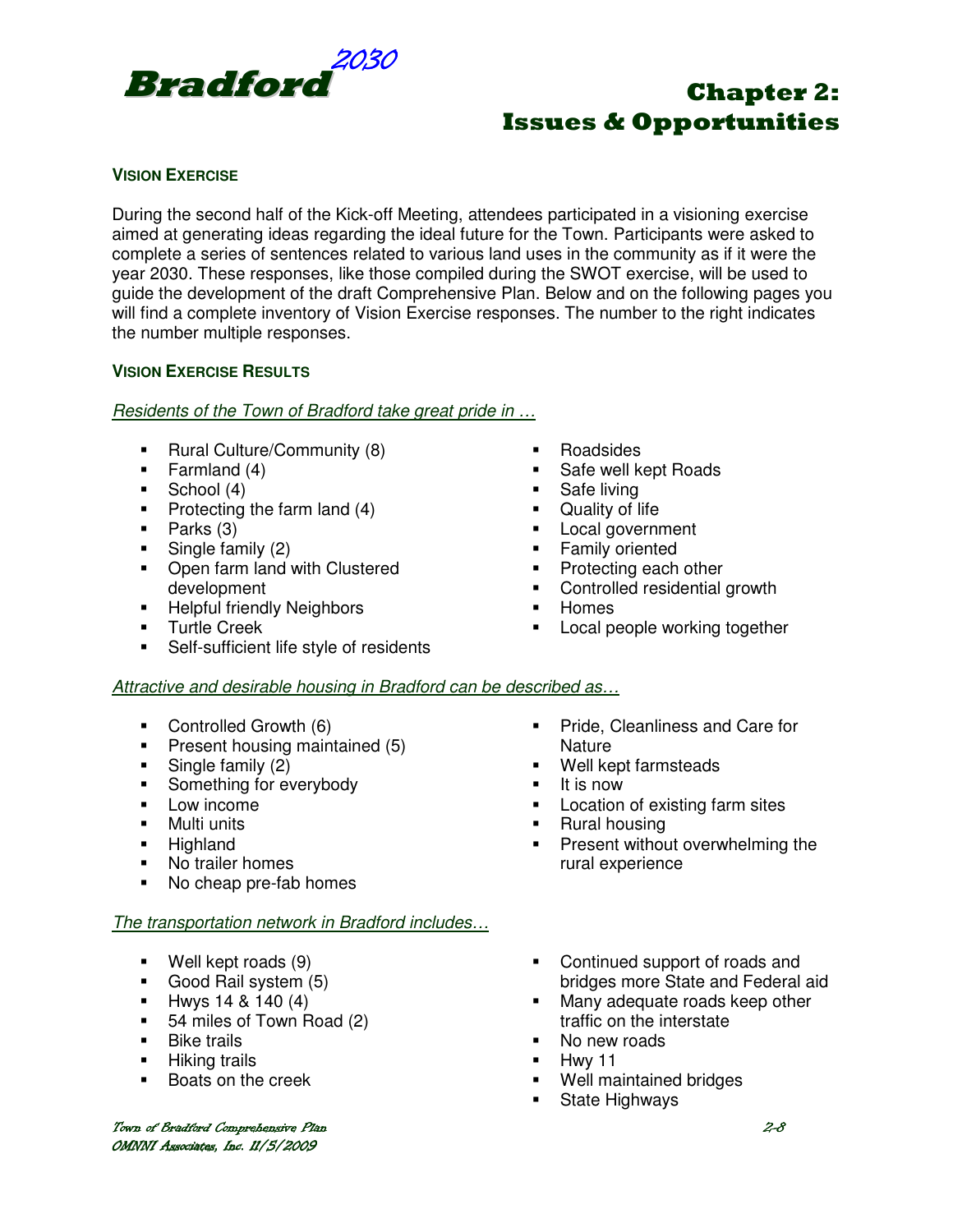

### ■ Rail road

**Peaceful roads** 

### Farming in Bradford…

- $\blacksquare$  Excellent farmland (5)
- $\blacksquare$  Family farms (4)
- Excellent growth potential  $(2)$
- Continuing and prospering (2)
- Continuing to be significant to our society (2)
- Close to markets and supplies
- **Good competition**
- Include food and produce grown on farms for local markets along with commercial production

### The natural environment of Bradford...

- **Turtle Creek (6)**
- Good air quality (4)
- Should be preserved  $(4)$
- **Carvers Rock Park (4)**
- Farmland (3)
- **Water Quality (3)**
- Clean and clear wooded area for wildlife (2)
- **Hiking tails**
- **Farming done in such a manner that** limits erosion and runoff of nutrients and chemicals
- Has improved every year
- Cleaning up streams, woodlands and roadways

#### Bradford has successfully preserved…

- Farmland (11)
- **Rural community (5)**
- Older farm buildings (2)
- Air and water both ground and surface
- Always needing tending
- Farming will be energy self-sufficient via wind, water or other bio-fuel production
- **Farming coexists with rural** community life
- **Great Soil**
- **Employs most people**
- Here to stay
- **•** Offers diversity of products and services to accommodate this future including livestock
- **Good production**
- Continue to be number one priority
- **Excellent**
- **Good neighbors and friends**
- As it is now
- No pollution
- **Has been maintained by minimizing** growth along our waterways
- **More diversified farm products** besides corn and beans
- **Provides residents with a positive** experience that brings daily enjoyment
- Allows residents to appreciate the natural world from a close up perspective
- Residential areas
- **Family oriented community**
- Park

#### Commercial and industrial development in the Town includes…and is located…

Town of Bradford Comprehensive Plan Comprehensive Plan Company Company Company Company Company Company Company OMNNI Associates, Inc. 11/5/2009

 Grain elevator maintained (5) Commercial near existing Avalon and Emerald Grove (2)

# Chapter 2: Issues & Opportunities